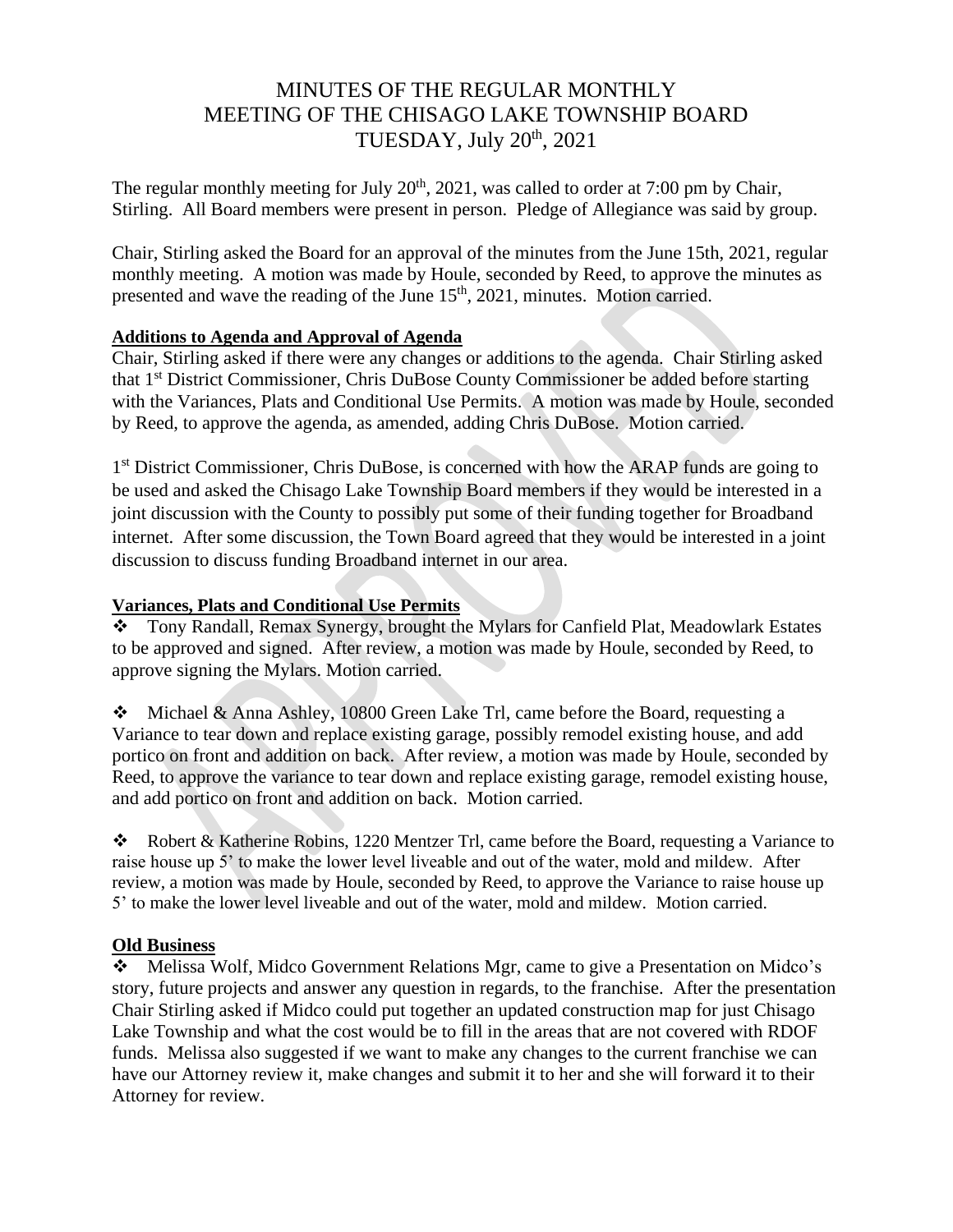## Page 2 of July 2021 Minutes

❖ The Board received an e-mail from MnDOT, informing us that the Speed Study has been completed for Malmberg Avenue between the intersection with Chisago County Road 20 (North Lakes Trail) and the intersection with Chisago County Road 74 (347<sup>th</sup> Street), and based on the investigation results, their recommendation is that the studied segment is best served by continued reliance on a non-posted statutory speed limit.

## **New Business**

❖ The Board received an Official Notice from the City of Lindstrom for a Public Hearing being held on the 19<sup>th</sup> day of August 2021, at 7:00 pm to consider annexation of property: Gerurb Beach Lot 004 and Gerurb Beach Lot 005, PID #02.01221.00. After review, Supervisor Houle is going to contact the City Administrator requesting a property tax rebate, as they have done in the past.

❖ The Board received an Official Notice from the City of Lindstrom for a Public Hearing being held on the 19<sup>th</sup> day of August 2021, at 7:00 pm to consider annexation of property: Lot4, Block 2, Lake Lawn Estates Plat 2, PID #02.01393.13. After review, Supervisor Houle is going to contact the City Administrator requesting a property tax rebate, as they have done in the past.

Received an application from Xcel to set a new pole, trenching in underground primary, and replacing another pole at 26911 Morgan Ave. After review, a motion was made by Houle, seconded by Reed, to approve the Excel application to set a new pole, trenching in underground primary, and replacing another pole at 26911 Morgan Ave. Motion carried.

❖ Received an application from Xcel for directional boring approx. 50' across Panola Dr and then following the ROW approx. 15' up to the driveway and turning into 14210 Panola Dr (new home). After review, a motion was made by Houle, seconded by Reed, to approve the Excel application for directional boring approx. 50' across Panola Dr and then following the ROW approx. 15' up to the driveway and turning into 14210 Panola Dr (new home). Motion carried.

❖ Chair Stirling informed the Board that she received an e-mail from CLFLWD informing the Township that CLFLWD is looking to apply for a Clean Water Fund Grant. They are looking to bundle several smaller wetland restoration projects for the grant application and was wondering if the Township had any interest in including some Moody Lake Park enhancements in the application. After some discussion, our preferred focus would be the water level in the field north of Moody Lake. The water flowage/level in that area needs to be addressed. Our second issue would be to replace the steps down to the lake with a terraced walkway, using landscape timbers. Chair Stirling will contact them with our concerns.

# **Road Report**

- ❖ Matt Wikelius informed the Board that:
	- $\triangleright$  The maintenance department has completed putting chloride on all the roads that had limestone put down, they have completed replacing the street signs for this year, and the Slow children signs have been put up on  $250<sup>th</sup>$  Street.
	- ➢ Fahner has completed the friction seal project.
	- $\triangleright$  We will be getting out salt early this year.
	- ➢ Little Lake Road, project is scheduled to start mid August.